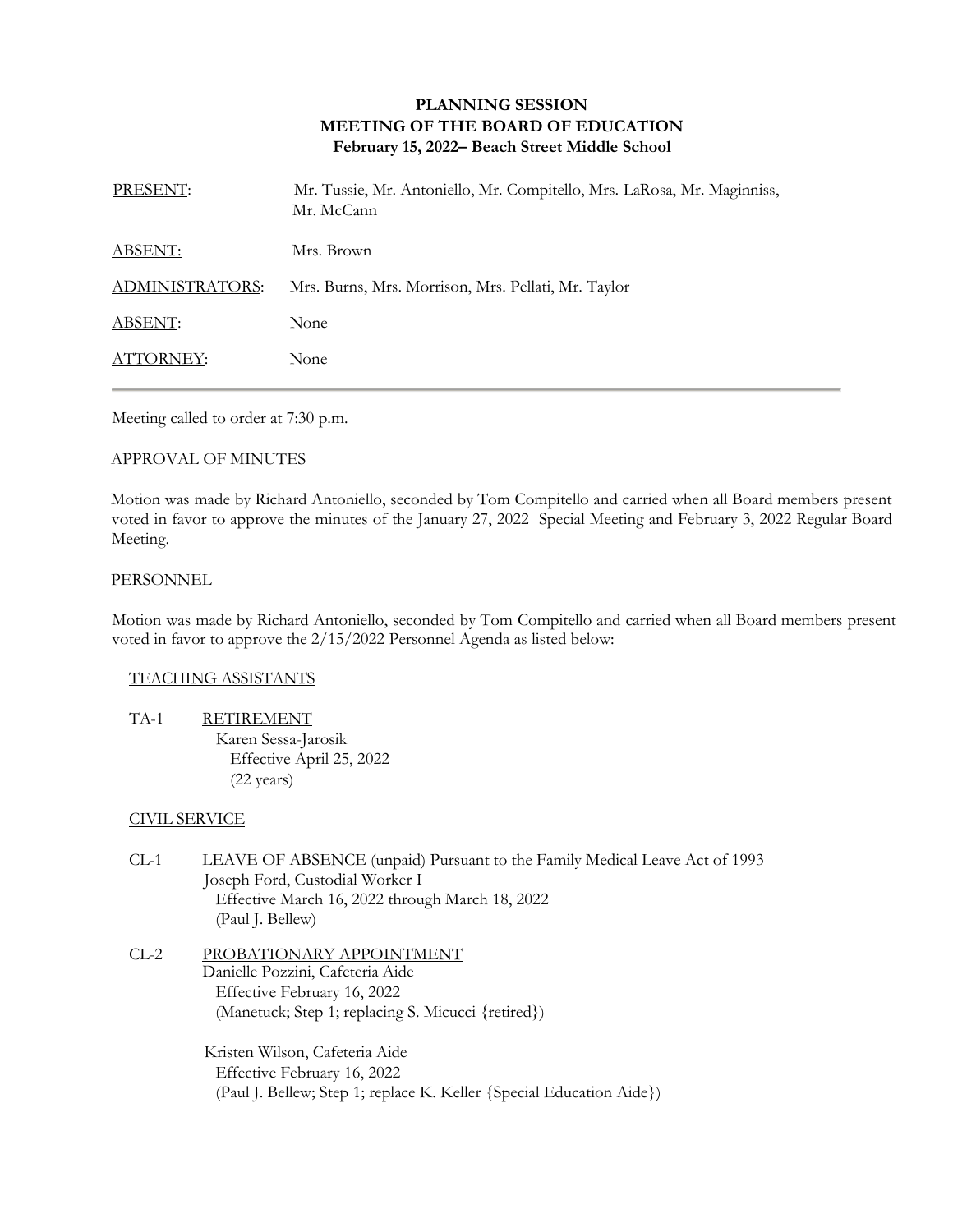## CL-3 CHANGE IN TITLE

William Delaney, Acting Head Custodian Effective December 13, 2021 through January 18, 2022 (High School; Step 4; change from Custodial Worker III; replacing R. Kelly {leave})

Sergio Perdomo, Acting Head Custodian Effective January 12, 2022 through February 11, 2022 (Beach Street; Step 10; change from Custodial Worker I; replacing A. Machowicz {leave})

William Delaney, Custodial Worker III Effective January 19, 2022 (High School; change from Acting Head Custodian)

Sergio Perdomo, Custodial Worker I Effective February 14, 2022 (Beach Street; change from Acting Head Custodian)

# CL-4 RESIGNATION

Mary Jansons, Part-Time Food Service Worker Effective January 31, 2022 (Beach Street)

## CL-5 TERMINATION Josephine Taggart, Part-Time Food Service Worker (Deceased) Effective February 1, 2022 (Udall)

- CL-6 SUBSTITUTE ASSISTANT COOK Stefanie Berger, effective February 16, 2022 (\$21.37 hr) Tammy Kossmann, effective February 16, 2022 (\$19.64 hr) Paige Smith, effective February 16, 2022 (\$17.93 hr)
- CL-7 SUBSTITUTE CUSTODIAN (\$15/hr)

Lyudmyla Bahlay, effective February 16, 2022

Dean Timmons, effective February 16, 2022

- CL-8 SUBSTITUTE FOOD SERVICE WORKER (\$15/hr) Mary Jansons, effective February 16, 2022
- CL-9 SUBSTITUTE NURSE (\$150 per diem) \*Caitlin Psomas, effective February 16, 2022

#### **OTHER**

SUBSTITUTE TEACHER (\$130 per diem) Troy Donnelly, effective February 16, 2022 Jade Georges, effective February 16, 2022 Eugenia Hannigan, effective February 16, 2022 Jennifer Keegan, effective February 16, 2022 Sierra Koehler, effective February 16, 2022 Amanda Kreush, effective February 16, 2022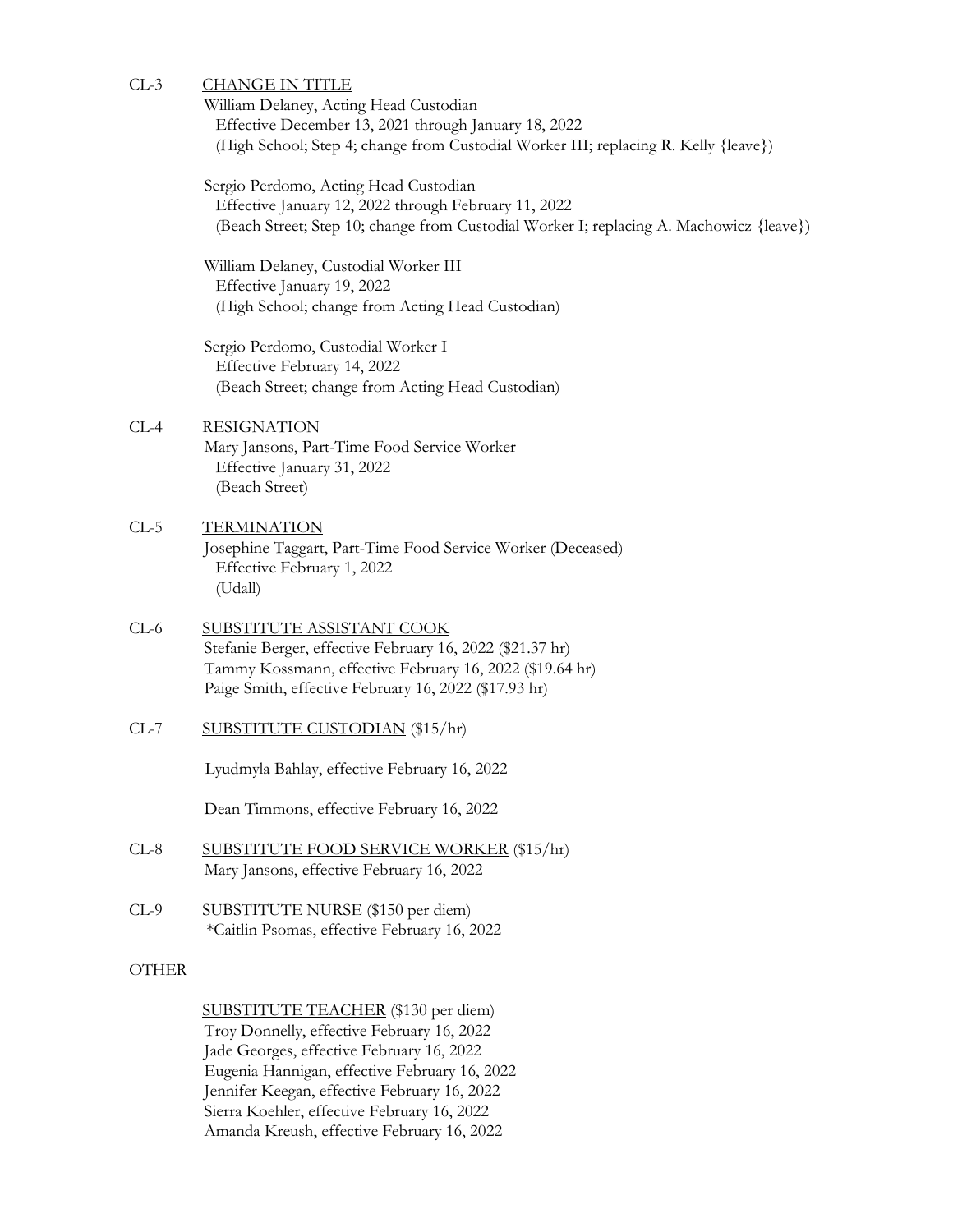SUBSTITUTE TEACHER (\$130 per diem) Samantha Landhausser, effective February 16, 2022 Michael Maneri, effective February 16, 2022 Caitlin McDevitt, effective February 16, 2022 Jeanna Miller, effective February 16, 2022 Jacqueline Necroto, effective February 16, 2022 \*Hannah O'Sullivan, effective February 16, 2022 \*Zachary Peppito, effective February 16, 2022 Erin Shanley, effective February 16, 2022 Ashley Tanner, effective February 16, 2022 Armando Umana, effective February 16, 2022, *student teacher*

Motion was made by Richard Antoniello, seconded by Tom Compitello and carried when all Board members present voted in favor to approve 2022-2023 Student Teacher Calendar.

Motion was made by Richard Antoniello, seconded by Tom Compitello and carried when all Board members present voted in favor to approve Sealed Bids: RFP#566 Large Kitchen Equipment; RFP#567 Smallwares.

Motion was made by Richard Antoniello, seconded by Tom Compitello and carried when all Board members present voted in favor to approve 2021-2022 Contracts: Little Flower School District Special Education Contract; Psychological Diagnostic Evaluations of New York, PC Consultant Services Contract; Brentwood UFSD Health Services Contract  $\sim$  \$1,427.84.

Motion was made by Richard Antoniello, seconded by Tom Compitello and carried when all Board members present voted in favor to approve Surplus of upright acoustic piano – Paul J. Bellew.

Motion was made by Richard Antoniello, seconded by Tom Compitello and carried when all Board members present voted in favor to approve resolution re: State Environmental Quality Review Act ~ SEQRA Resolution ~ District-Wide Capital Improvement Work.

RECOMMENDED ACTION: "That upon the recommendation of the Superintendent, the West Islip Union Free School District Board of Education approves the following resolution:"

WHEREAS, the Board of Educational desires to embark upon the District-Wide Capital Improvement Work (Project) including:

- West Islip High School
	- Renovation of two (2) faculty toilets include new finishes and fixtures, not for ADA
	- Replacement of existing Auditorium Stage Curtains
	- $\triangleright$  Replace five (5) existing drinking fountains with new bottle-filling stations
	- Replace an existing condensing unit and the existing door/seals on an interior kitchen refrigerator walk-in unit AND replace the existing interior kitchen freezer unit.
- Beach Street Middle School
	- $\triangleright$  Replace two (2) existing drinking fountains with new bottle-filling stations
- $\bullet$  Udall Road Middle School  $\triangleright$  Replace two (2) existing drinking fountains with new bottle-filling stations
- Bayview Elementary School
	- Renovation of two (2) student toilets include new finishes and fixtures, not for ADA.